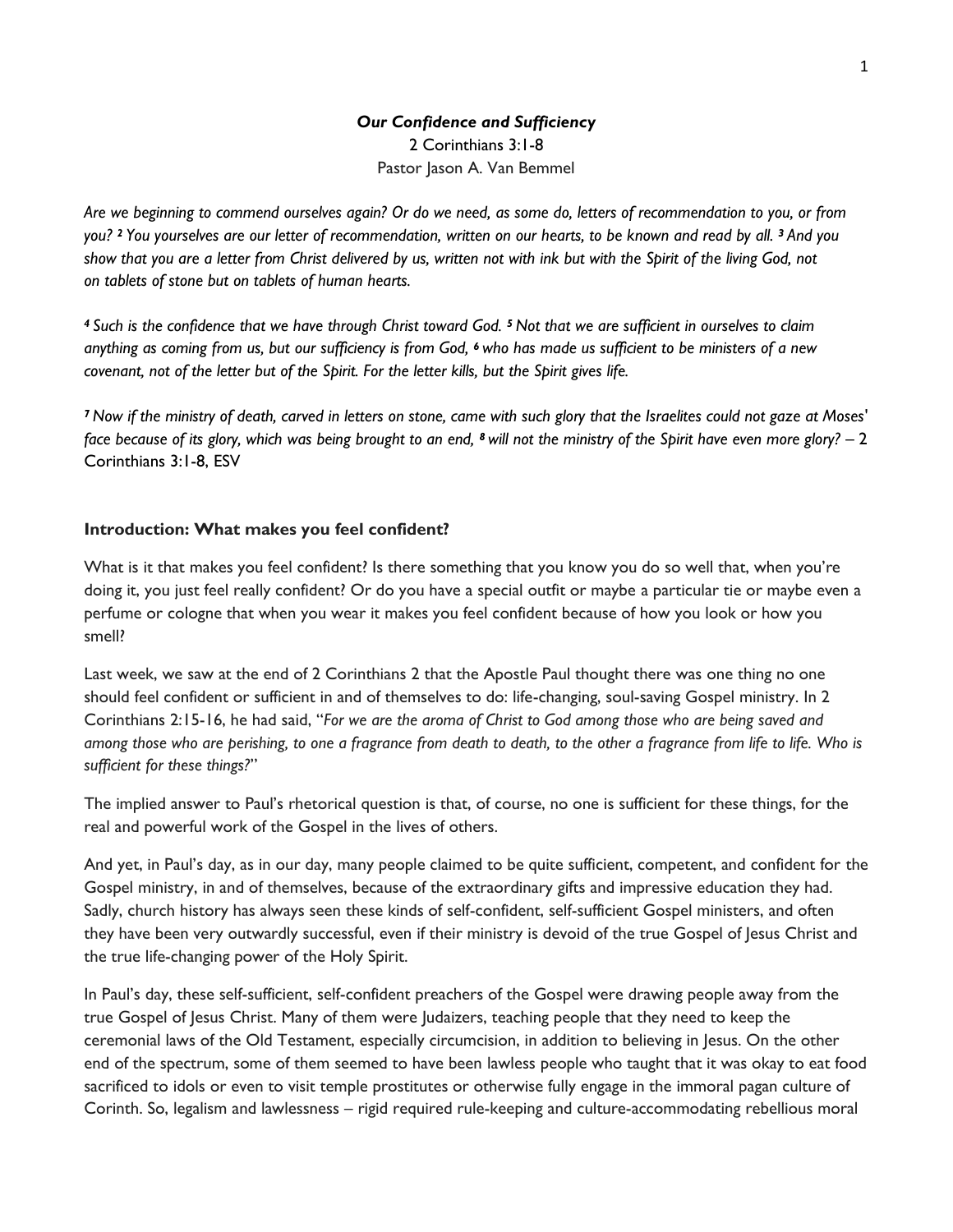laxity – we still face those same problems in and around the church today, And these things draw people away from Christ today by adding to or taking away from what He calls us to as His people.

# 1. **Letter of Recommendation, vv. 1-3**

Many of these hot-shot preachers carried impressive letters of recommendation with them (which were sometimes fake). Some of them challenged the Apostle Paul because he didn't come to Corinth with endorsement letters from the Apostles. Jesus chose twelve apostles during his earthly ministry. One of them was Judas Iscariot. Paul was not one of them. He was personally confronted and called later by the Lord Jesus Himself on the Road to Damascus. But Jesus didn't stop and give him a letter of recommendation.

Paul is stunned that any of the Corinthians would think he needed a letter of recommendation when he had spent over a year and half ministering among them with evident fruit from the Holy Spirit working through him. So, he writes:

*Are we beginning to commend ourselves again? Or do we need, as some do, letters of recommendation to you, or from you? <sup>2</sup> You yourselves are our letter of recommendation, written on our hearts, to be known and read by all. <sup>3</sup> And you show that you are a letter from Christ delivered by us, written not with ink but with the Spirit of the living God, not on tablets of stone but on tablets of human hearts.*

Now, to be clear, Paul is not opposed to letters of recommendation. The New Testament has some in it, and Paul wrote some himself. In many ways, 1 Corinthians was partly a letter of recommendation for Timothy, as he wrote in 1 Corinthians 16:10-11:

*When Timothy comes, see that you put him at ease among you, for he is doing the work of the Lord, as I am. So let no one despise him. Help him on his way in peace, that he may return to me, for I am expecting him with the brothers*. (ESV)

3 John is one of the shortest letters in the New Testament, and it is a recommendation letter for Demetrius:

*Beloved, do not imitate evil but imitate good. Whoever does good is from God; whoever does evil has not seen God. Demetrius has received a good testimony from everyone, and from the truth itself. We also add our testimony, and you know that our testimony is true.* – vv. 11-12

And Philemon, another short letter, written by Paul, is a recommendation letter for Onesimus sent to his former slave-master, Philemon, a leader in the Colossian church.

Paul's objection is not to the existence of letters of recommendation but to the idea that he would need one either from or for the Corinthians. The Corinthians had something so much better. They themselves were Paul's letter of recommendation, and he didn't carry this letter in his pocket or in with his leather-working, tentmaking supplies, but he carried them in his heart, where they had been engraved by the Holy Spirit Himself.

Further still, the Corinthians believers are themselves a letter from Christ delivered by Paul and his ministry companions – Aquila and Priscila, Apollos, Timothy, and Titus. Christ Himself authored them by the pen of the Holy Spirit writing Himself on their hearts. In every conceivable way, the letter of recommendation that was the Corinthian believers themselves – carried in Paul's heart and themselves having Christ written in their hearts by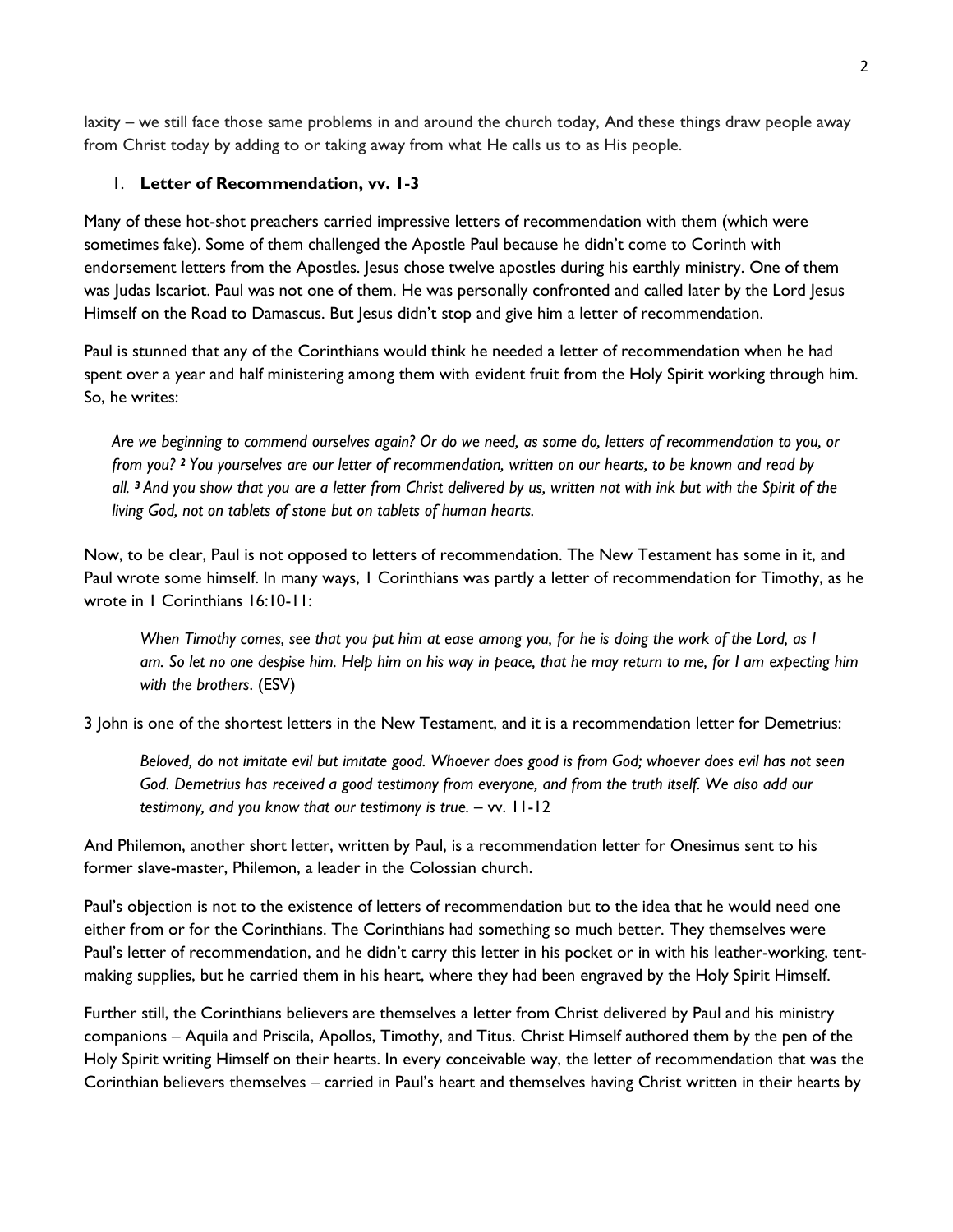the Holy Spirit, letters delivered by Paul – this is SO MUCH better than a handwritten letter on parchment or even a letter that was carved in stone.

We see two aspects of true Holy Spirit-empowered Gospel ministry in all of this "letter of recommendation" language. First of all, Paul deeply loved the Corinthians, in a way that the hot-shot preachers never would, not because he was so wonderfully loving, but because the Holy Spirit had written them on his heart. Secondly, the real impact of Paul's Gospel ministry in Corinth had been to deliver Christ by the power of the Holy Spirit to be written on their hearts – the Spirit of God writing on human hearts. Real Gospel ministry has deep heartchanging effects, effects which can only be wrought by the Holy Spirit.

## 2. **Sufficiency from God, vv. 4-6**

This powerful working of the Holy Spirit is what gives Paul confidence in His ministry calling and work:

*Such is the confidence that we have through Christ toward God. Not that we are sufficient in ourselves to claim anything as coming from us, but our sufficiency is from God, who has made us sufficient to be ministers of a new covenant, not of the letter but of the Spirit. For the letter kills, but the Spirit gives life. – vv. 4-6, ESV*

Paul knows that he is not sufficient for the realities of real life-changing Gospel ministry. And so, he is very open about how he is not sufficient in himself to claim anything as coming from himself. He's writing this letter with Timothy, and so Timothy is saying the same thing about himself, and indeed, all true Gospel ministers make this same claim – We are nothing in and of ourselves. Christ is everything. We cannot change hearts and redeem lives, but the Holy Spirit can change hearts and can write Christ on people's hearts in profoundly powerful ways.

Like with Paul's language about letters of recommendation, another misunderstanding can creep in at this point: When he says that we are not sufficient in ourselves, but our sufficiency is from God, Paul is not saying that it's pointless for a minister to study and prepare well for ministry. Paul encouraged Timothy in 2 Timothy 2:15:

[Do](https://bible.com/bible/59/mat.13.52.ESVDo) your best to present yourself to God as one approved, a worker who has no need to be ashamed, rightly handling the word of truth. - 2 Timothy 2:15 ESV

Part of being commissioned by God for ministry is to be entrusted with a stewardship, and a faithful steward would never be lazy and presumptuous. Jesus Himself said in Matthew 13:52, "Therefore every scribe who has been trained for the kingdom of heaven is like a master of a house, who brings out of his treasure what is new and what is old." (ESV) This requires diligent study to bring out of the treasure-house of God's word both old covenant and new covenant treasures.

But ultimately, our confidence does not rest on studying and preparing well. A true Gospel minister's confidence is great, and it is this: We are called and commissioned by God. We preach not ourselves but Christ Jesus as Lord and Savior. And the Holy Spirit makes the proclamation of the Gospel effective to change lives and bear real and lasting fruit in the hearts and lives of the people of God. God gives the commission. Christ is the message. The Holy Spirit makes the message effective. The triune God working together for His glory and the good of His people gives us all the confidence and sufficiency we need.

Then Paul draws this sharp contrast between a ministry of letter and a ministry of Spirit. His imagery is still inspired by these hand-written letters of recommendation, but he's also beginning to think of the difference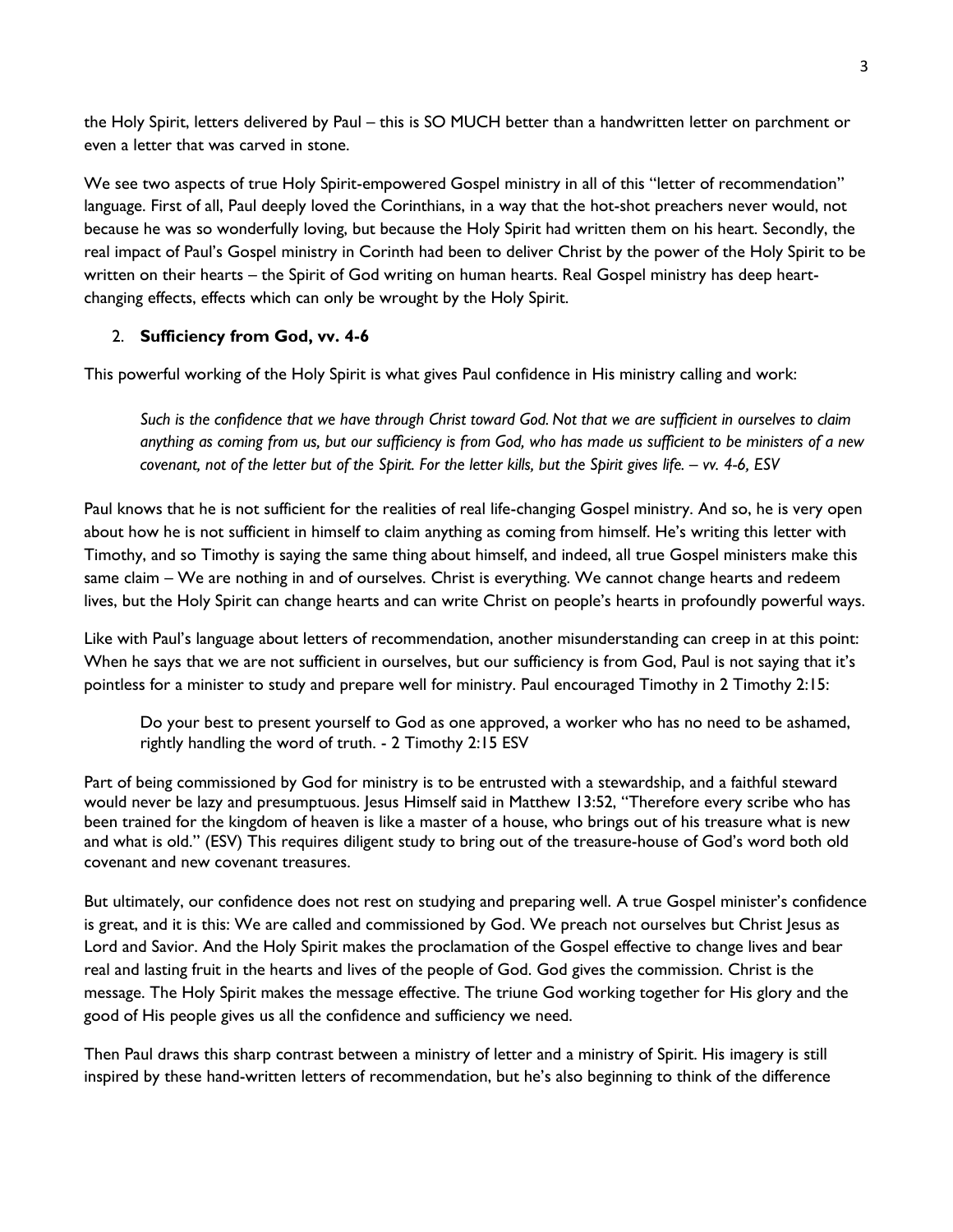between what happened with the Ten Commandments and what God promised to do and was now doing in the new covenant. He and Timothy identify themselves as "ministers of the new covenant."

What is the new covenant? Well, this is something that was promised by God through the prophets that would be much more powerfully life-changing than the old covenant given through Moses:

*"Behold, the days are coming, declares the Lord, when I will make a new covenant with the house of Israel and the house of Judah, not like the covenant that I made with their fathers on the day when I took them by the hand to bring them out of the land of Egypt, my covenant that they broke, though I was their husband, declares the Lord. For this is the covenant that I will make with the house of Israel after those days, declares the Lord: I will put my law within them, and I will write it on their hearts. And I will be their God, and they shall be my people. And no longer shall each one teach his neighbor and each his brother, saying, 'Know the Lord,' for they shall all know me, from the least of them to the greatest, declares the Lord. For I will forgive their iniquity, and I will remember their sin no more."*

– Jeremiah 31:31-34, ESV

On the night He was betrayed, Jesus took the Passover Meal of the old covenant and transformed it into the Lord's Supper, the communion meal of the new covenant. When He took the cup of wine after supper, He said, "*This cup is the new covenant in my blood, which is poured out for many for the forgiveness of sins*."

In the new covenant, God promised to write His law on the hearts of His people. This is the ministry of the Spirit. In the old covenant, He had written His law, the 10 Commandments, on tablets of stone, but they remained external to the people's hearts.

Why are people drawn to legalism or to lawlessness? Fundamentally, the problem is that God's moral law of love is not compellingly written on their hearts. Or some false teacher has convinced them that the work of the Holy Spirit in engraving the Ten Commandments on their hearts is not enough.

Earlier this week, I listened to a podcast from Theology Down Under on legalism and Christian liberty as I was preparing for men's group. One of the speakers told a story that has been told about Charles Spurgeon that may or may not be true. The story is that Spurgeon was listening to a passionate young preacher preach a whole sermon against using tobacco and drinking alcohol. When he was done, he wanted to know what Spurgeon thought, and Spurgeon replied, "I have a hard enough time keeping God's Ten Commandments without the two more you want to add."

Spurgeon had the law of God written in his heart, and he was convicted by it. He knew his sin and his need for his Savior from the heart, where the Spirit had both written the Law of God and had inscribed Christ the Redeemer. This well-meaning young man wanted to add to God's law, but God's law is sufficient to show us our sin, lead us to our Savior, and then to show us how to live a life of obedience by faith in Christ, trusting in the power of the Holy Spirit.

### **The Ministry of the Spirit, vv. 3, 6-8**

Paul goes on to describe the ministry of the Spirit and to further contrast it with the ministry of the letter in verses 7-8. If we take verses 3 and 6 together with 7-8, we get a picture of what Paul sees as the contrast between these ministries: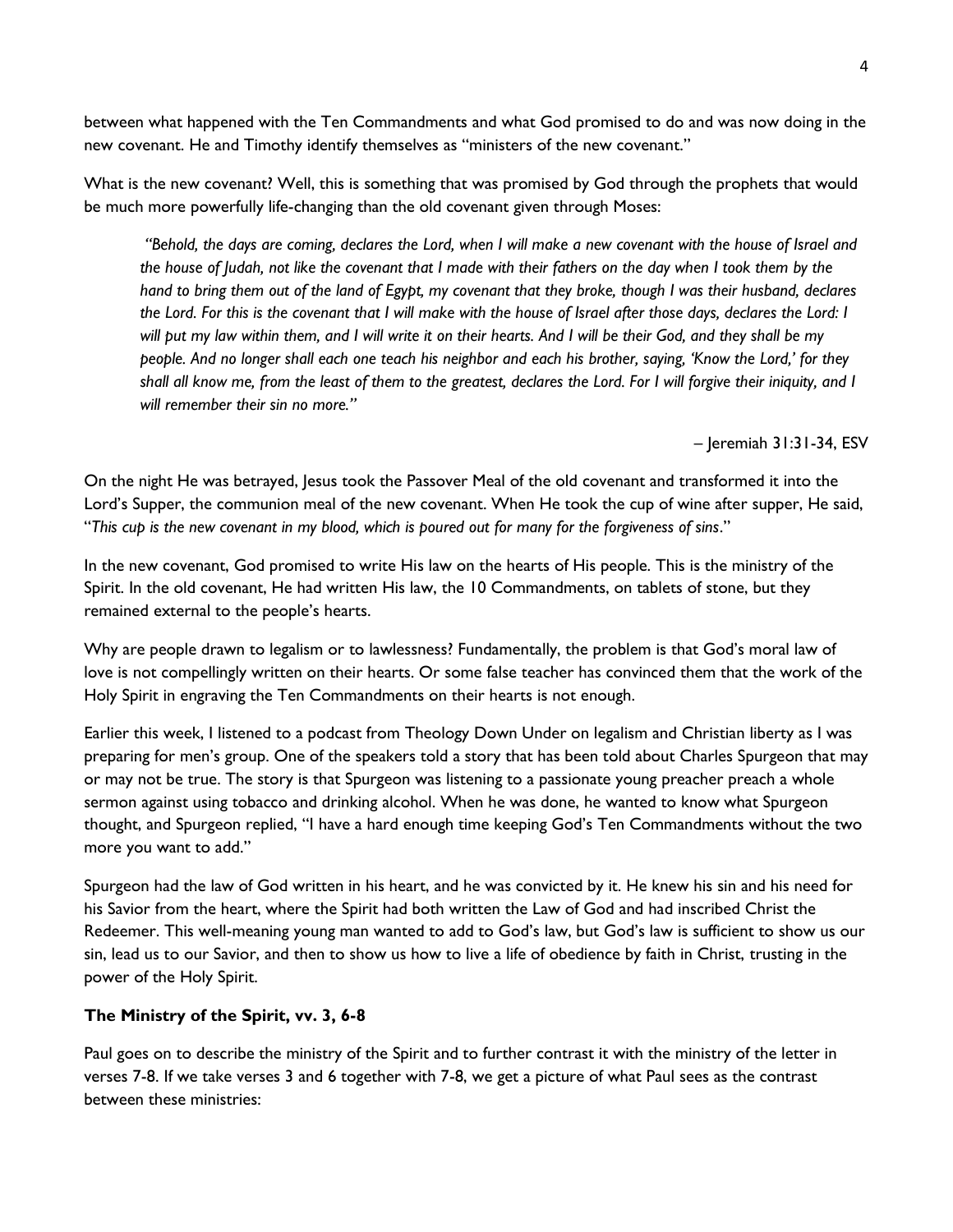Remember, he had said in verse 3: "*And you show that you are a letter from Christ delivered by us, written not with ink but with the Spirit of the living God, not on tablets of stone but on tablets of human hearts*."

And now he says in verses 6-8: "*our sufficiency is from God, who has made us sufficient to be ministers of a new covenant, not of the letter but of the Spirit. For the letter kills, but the Spirit gives life. Now if the ministry of death, carved in letters on stone, came with such glory that the Israelites could not gaze at Moses' face because of its glory, which was being brought to an end, will not the ministry of the Spirit have even more glory?*"

Paul begins with the thought of how much better the Corinthians themselves are as a living letter from Christ written by the Spirit of the Living God on human hearts and then he steps from there to the larger picture of how much better it is to have the new covenant, where the Spirit of God gives true life and writes both the Law of God and Christ Himself, the fulfillment of the law, on the hearts of believers.

Paul is not bad-mouthing Moses and the old covenant. In fact, the old covenant came with remarkable glory, and next week we'll dig more into the theme of glory in the last part of chapter 3. The Ten Commandments written on tablets of stone by the finger of God Himself are the very words of God and the very best possible code of morality and righteousness, for God Himself gave it. It is the Law of Love, as it spells out how to love the Lord our God and how to love our neighbors, and it reflects the character of God Himself as the One who is love. Jesus Himself came to fulfill this law in His own person and life. Paul himself said in Romans 7:12, "*the law is holy, and the commandment is holy and righteous and good*."

So, how do we get from the old covenant to the new covenant? How does the Law of God go from being written on tablets of stone by God to being written on our hearts by the Holy Spirit? It all depends on the work of Jesus to fulfill the Law and the Prophets.

In Matthew 5:17, Jesus said, "*Do not think that I have come to abolish the Law or the Prophets; I have not come to abolish them but to fulfill them*." God had given His people a very good law and a very good covenant. But they broke it because they were in bondage to sin. So, Jesus came and fulfilled the Law in Himself. He was the perfect embodiment of the Law of God as the Word made flesh.

After Jesus fulfilled the Law, He went to the cross and became sin for us, which we will look at again more closely when we get to chapter 5. Then, He rose again from the dead and ascended into heaven, where He was seated at the right hand of God Almighty as our mediator and representative who has defeated both sin and death by His death and resurrection.

Then, He sent the Holy Spirit to live in the hearts of all of His people on the Day of Pentecost. The Holy Spirit comes to us, draws us to Christ, and unites us to Christ by faith. We are in Christ represented before the Father in heaven in perfect righteousness. So, God sees us in and through Christ our righteous representative. The Holy Spirit writes Christ in our hearts, which also puts the Law of God in our hearts, since Christ is the embodiment and fulfillment of the moral law of love summarized in the 10 Commandments.

This is the surpassing glory of the new covenant: That Christ fulfills the Law, takes our sin, defeats death, ascends to heaven to represent us before God, and sends His Holy Spirit, who joins us to Christ by faith.